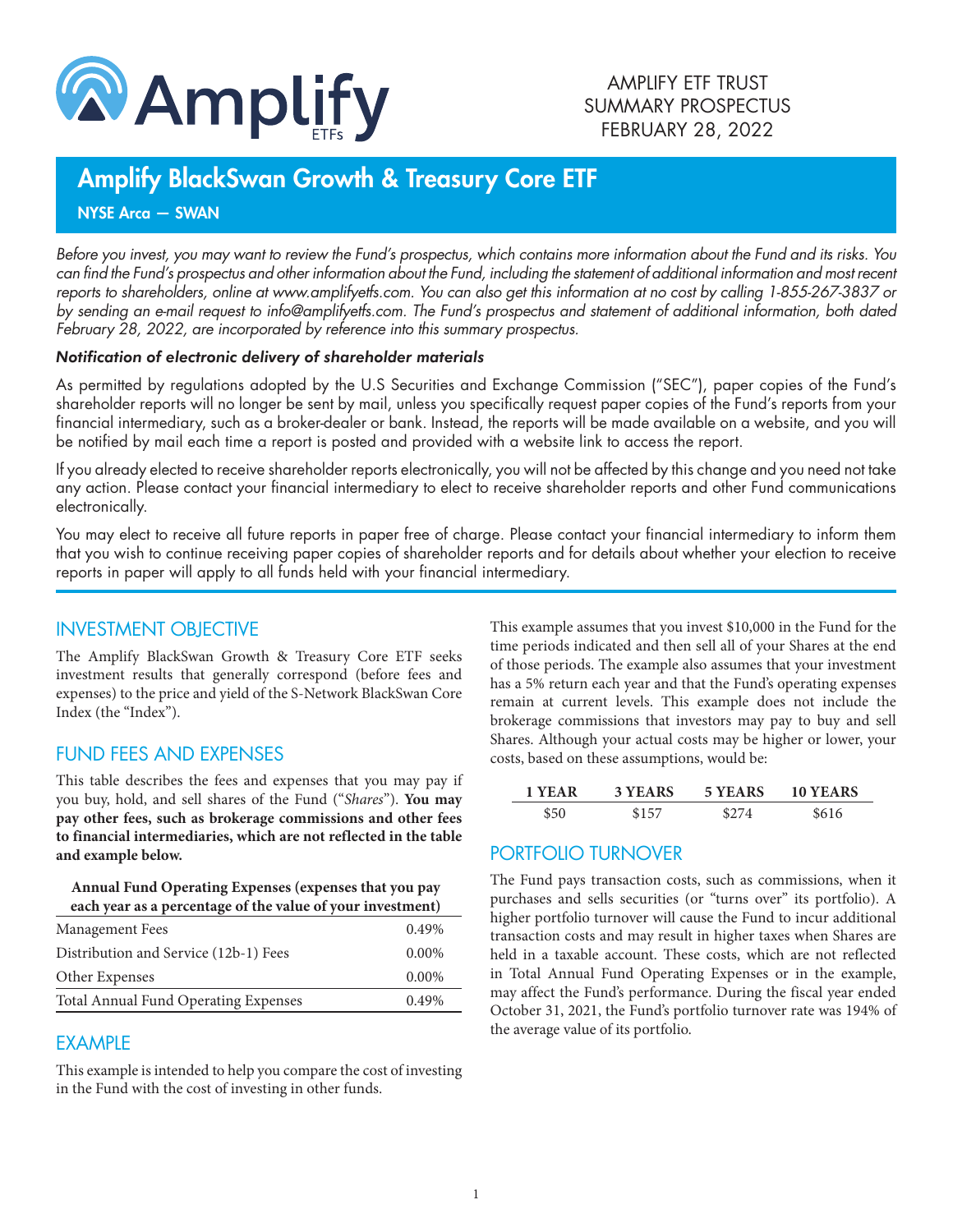## PRINCIPAL INVESTMENT STRATEGIES

The Fund will invest at least 80% of its net assets (plus borrowings for investment purposes) in the securities that comprise the Index, which will primarily include U.S. Treasury securities and long-dated call options ("LEAP Options") on the SPDR S&P 500 ETF Trust ("SPY"). **The Fund is not a money market fund.** The Fund, using an indexing investment approach, attempts to replicate, before fees and expenses, the performance of the Index. The Fund's investment sub-advisers, ARGI Investment Services, LLC ("ARGI) and Toroso Investments, LLC ("Toroso," and with ARGI, the "Sub-Advisers"), manage the investment of the Fund's assets. The index provider is S-Network Global Indexes, Inc. ("S-Network" or the "Index Provider"). The Index Provider is not affiliated with the Fund, Amplify Investments LLC (the "Adviser") or either Sub-Adviser.

The Index is a rules-based, quantitative index that seeks to provide capital protection against the unpredictable, rare and highly disruptive events that have come to be referred to as "Black Swans." The Index's strategy is designed to allow for some participation in the investment gains experienced by the S&P 500 Index while still providing a buffer against significant losses. The Index seeks to provide such returns by allocating approximately 10% of its index market capitalization to a portfolio of LEAP Options on SPY and approximately 90% of its index market capitalization in a portfolio of U.S. Treasury securities. The SPY LEAP Options provide the exposure to the S&P 500 Index. Due to the terms of these SPY LEAP Options (which are discussed in more detail below), these positions allow the equity portion of the Index to participate in approximately 70% of the upside experienced by SPY over a full market cycle. The U.S. Treasury securities portion of the portfolio is included to help mitigate against significant losses. By allocating approximately 90% of its index market capitalization to U.S. Treasury securities, the Index seeks to create a portfolio buffer that is positioned to preserve capital in the event of a "Black Swan" event. The Index is not designed to provide investment returns that correspond closely with the returns of the S&P 500 Index. The Fund is not an appropriate investment for investors who seek such returns.

The SPY LEAP Options portfolio is composed of in-the-money LEAP Options that, at the time of purchase, have expirations of at least one year and one day in the future and expire in either June or December, as applicable. An "in-the-money" option contract is an option contract with a strike price that is below the current price of the underlying reference asset. For the SPY LEAP Options in which the Fund invests, the reference asset is SPY. The LEAP Options will generally have a delta of 70 at the time of purchase, meaning that for every \$1.00 of movement in the share price of SPY, each LEAP Option will have a corresponding movement of \$0.70. Therefore, while not subject to a return cap when SPY experiences gains, the Index generally only participates in approximately 70% of the gains experienced by SPY over a full market cycle. When SPY experiences losses, the SPY LEAP Options portfolio participates in approximately 70% of such losses experienced by SPY, but those losses are mitigated by the Index's approximately 90% position in U.S. Treasury securities.

The U.S. Treasury securities portfolio is composed of U.S. 2-, 3-, 5-, 7-, 10- and 30-Year Treasury securities that cumulatively provide a portfolio duration that matches the initial duration of the U.S. 10-Year Treasury Note. This duration was selected as the Index's target duration based upon the principle that the return on intermediate-term U.S. Treasury securities tends not to correlate with those of the U.S. equities markets. Duration is a measure of the expected price volatility of a debt security as a result of changes in market rates of interest, based on, among other factors, the weighted average timing of the debt security's expected principal and interest payments. In general, duration represents the expected percentage change in the value of a security for an immediate 1% change in interest rates. For example, the price of a security with a duration of 10 years would be expected to drop by approximately 10% in response to a 1% increase in interest rates.

The Index reconstitutes and rebalances every June and December. At each June reconstitution, the Index liquidates its existing June LEAP Options and purchases LEAP Options that expire the following June. The December LEAP Option positions will remain unchanged at each June reconstitution. At each December reconstitution, the Index liquidates its existing December LEAP Options and purchases LEAP Options that expire the following December. The June LEAP Options positions will remain unchanged at each December reconstitution. So as to maintain the desired allocation of the portfolio, net gains or losses derived from the reconstitutions of the LEAP Options positions are added to or subtracted from the U.S. Treasury securities portfolio at each reconstitution. The Index also rebalances the U.S. Treasury securities portfolio any time the portfolio's target duration deviates by more than 0.5 years. For more information regarding the Index methodology, please see the section entitled "Additional Information About the Fund's Strategies and Risks."

*Concentration Policy.* The Fund will not concentrate its investments (*i.e.,* invest more than 25% of the value of its total assets) in securities of issuers in any industry or group of industries, except to the extent that the Index concentrates in an industry or group of industries.

## PRINCIPAL RISKS OF INVESTING IN THE FUND

You could lose money by investing in the Fund. An investment in the Fund is not a deposit of a bank and is not insured or guaranteed by the Federal Deposit Insurance Corporation or any other governmental agency. There can be no assurance that the Fund's investment objective will be achieved.

**Active Market Risk.** Although the Shares are listed for trading on the Exchange, there can be no assurance that an active trading market for the Shares will develop or be maintained. Shares trade on the Exchange at market prices that may be below, at or above the Fund's net asset value. Securities, including the Shares, are subject to market fluctuations and liquidity constraints that may be caused by such factors as economic, political, or regulatory developments, changes in interest rates, and/or perceived trends in securities prices. Shares of the Fund could decline in value or underperform other investments.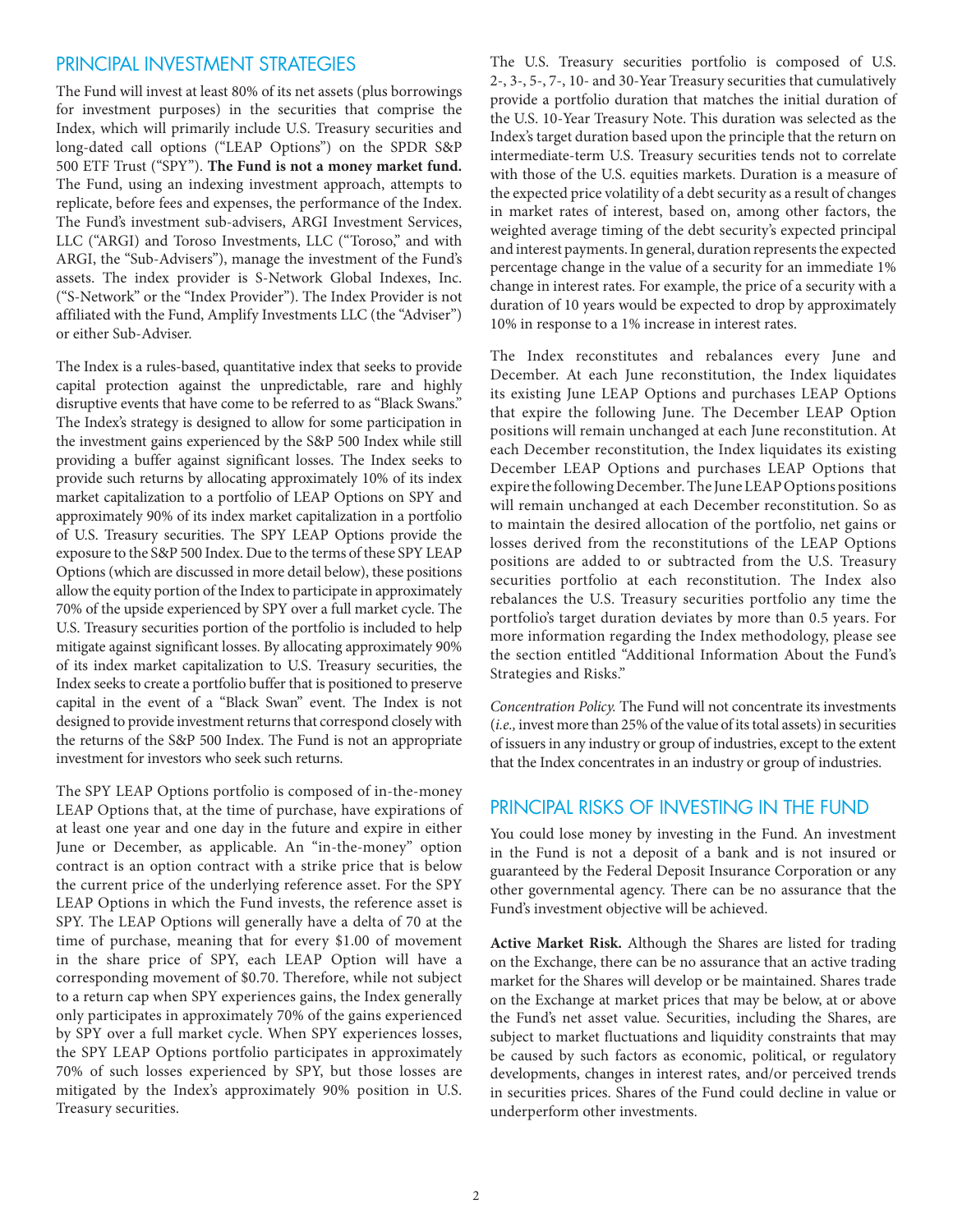**Authorized Participant Concentration Risk.** Only an authorized participant (as defined in "Purchase and Sales of Shares") may engage in creation or redemption transactions directly with the Fund. The Fund has a limited number of institutions that act as authorized participants on an agency basis (*i.e.* on behalf of other market participants). To the extent that these institutions exit the business or are unable to proceed with creation and/or redemption orders with respect to the Fund and no other authorized participant is able to step forward to create or redeem, in either of these cases, Fund shares may trade at a discount to the Fund's net asset value and possibly face delisting.

**Below Net Asset Value Risk.** The net asset value of Shares will generally fluctuate with changes in the market value of the Fund's holdings. The market prices of Shares will generally fluctuate in accordance with changes in net asset value as well as the relative supply of and demand for Shares on the Exchange. The Fund cannot predict whether Shares will trade below (discount), at or above (premium) their net asset value. Price differences may be due, in large part, to the fact that supply and demand forces at work in the secondary trading market for Shares will be closely related to, but not identical to, the same forces influencing the prices of the holdings of the Fund trading individually or in the aggregate at any point in time.

**Cash Transactions Risk.** The Fund intends to effectuate creations and redemptions for cash, rather than in-kind securities. As a result, an investment in the Fund may be less tax-efficient than an investment in an exchange-traded fund ("ETF") that effects its creations and redemption for in-kind securities. Because the Fund will effect redemptions for cash, it may be required to sell portfolio securities in order to obtain the cash needed to distribute redemption proceeds. A sale of Shares may result in capital gains or losses and may also result in higher brokerage costs. Consequently, an investment in the Fund may be less tax-efficient than investments in other ETFs. Moreover, cash transactions may have to be carried out over several days if the securities market is relatively illiquid and may involve considerable brokerage fees and taxes. These brokerage fees and taxes, which will be higher than if the Fund sold and redeemed its shares principally in-kind, will be passed on to purchasers and redeemers of Shares in the form of creation and redemption transaction fees. In addition, these factors may result in wider spreads between the bid and the offered prices of Shares than for other ETFs.

**Cyber Security Risk.** As the use of Internet technology has become more prevalent in the course of business, the Fund has become more susceptible to potential operational risks through breaches in cyber security. A breach in cyber security refers to both intentional and unintentional events that may cause the Fund to lose proprietary information, suffer data corruption or lose operational capacity. Such events could cause the Fund to incur regulatory penalties, reputational damage, additional compliance costs associated with corrective measures and/or financial loss. Cyber security breaches may involve unauthorized access to the Fund's digital information systems through "hacking" or malicious software coding, but may also result from outside attacks such as denial-of-service attacks through efforts to make network services

unavailable to intended users. In addition, cyber security breaches of the Fund's third-party service providers, such as its administrator, transfer agent, custodian, or sub-adviser, as applicable, or issuers in which the Fund invests, can also subject the Fund to many of the same risks associated with direct cyber security breaches. While the Fund has established business continuity plans and risk management systems designed to reduce the risks associated with cyber security, there are inherent limitations in such plans and systems. Additionally, there is no guarantee that such efforts will succeed, especially because the Fund does not directly control the cyber security systems of issuers or third-party service providers.

**Derivatives Risk.** The use of derivative instruments, such as options contracts, can lead to losses because of adverse movements in the price or value of the underlying asset, index or rate, which may be magnified by certain features of the derivatives. These risks are heightened when the Fund's portfolio manager uses derivatives to enhance the Fund's return or as a substitute for a position or security, rather than to hedge (or offset) the risk of a position or security held by the Fund. The use of derivatives presents risks different from, and greater than, the risks associated with investing directly in traditional securities. Among the risks presented are market risk, credit risk, management risk and liquidity risk. The use of derivatives can lead to losses because of adverse movements in the price or value of the underlying asset, index or rate, which may be magnified by certain features of the derivatives.

**Fluctuation of Net Asset Value Risk.** The Fund is generally subject to liquidity risk that may affect the market for Shares as compared to the underlying value of the Fund's investments. The net asset value of Shares will generally fluctuate with changes in the market value of the Fund's holdings. The market prices of Shares will generally fluctuate in accordance with changes in net asset value as well as the relative supply of and demand for Shares on the Exchange. The Fund cannot predict whether Shares will trade below, at or above their net asset value. Price differences may be due, in large part, to the fact that supply and demand forces at work in the secondary trading market for Shares will be closely related to, but not identical to, the same forces influencing the prices of the holdings of the Fund trading individually or in the aggregate at any point in time.

**Income Risk.** The income from debt securities could decline due to falling market interest rates. This is because, in a falling interest rate environment, the Fund generally will have to invest the proceeds from sales of their shares, as well as the proceeds from maturing portfolio securities, or portfolio securities that have been called, in lower-yielding securities.

**Index Provider Risk.** The Fund seeks to achieve returns that generally correspond, before fees and expenses, to the performance of their Index, as published by their Index Provider. There is no assurance that the Index Provider will compile its Index accurately, or that the Index will be determined, composed or calculated accurately. While the Index Provider gives descriptions of what the Index is designed to achieve, the Index Provider does not provide any warranty or accept any liability in relation to the quality, accuracy or completeness of data in its indices, and it does not guarantee that its Index will be in line with its methodology.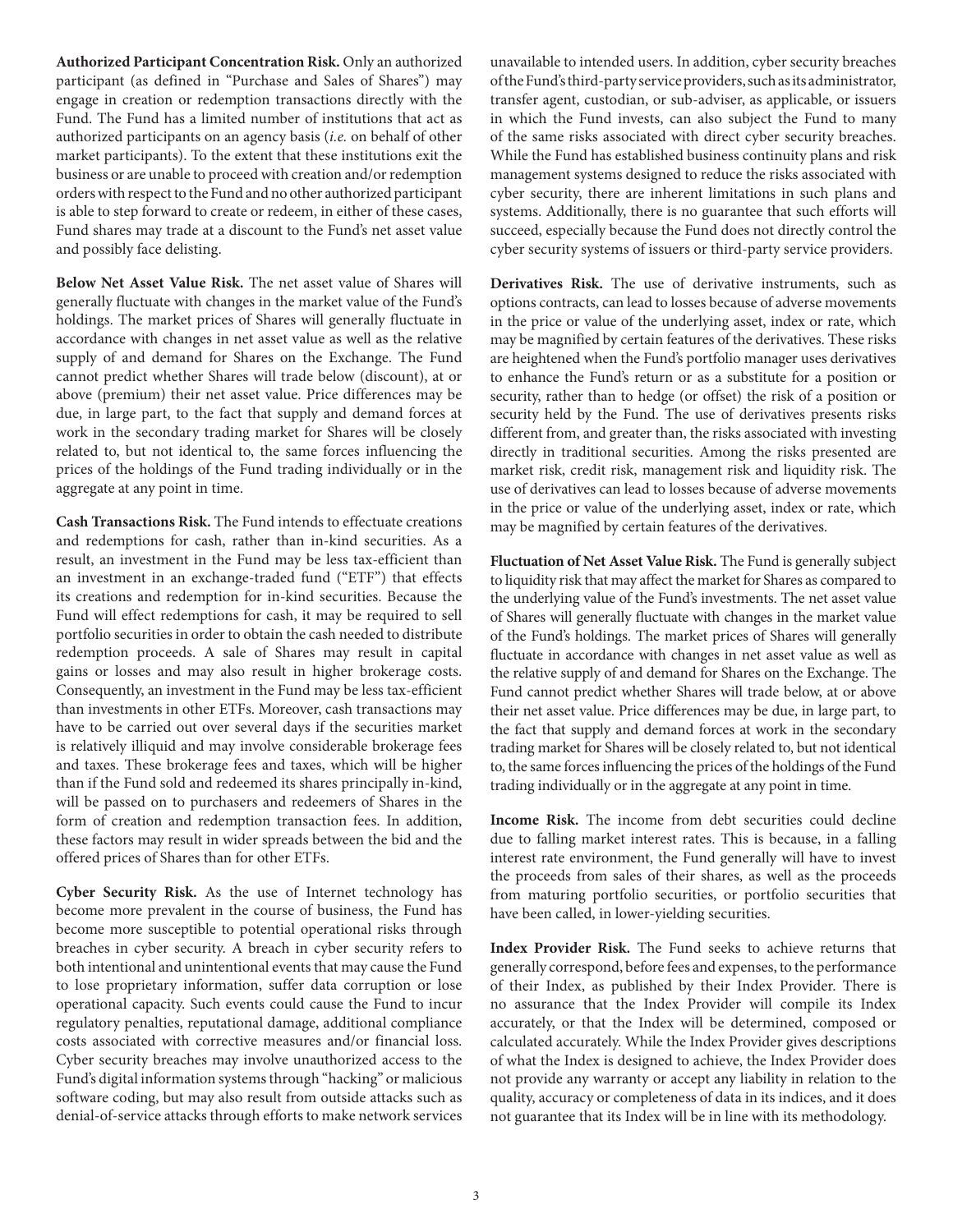**Interest Rate Risk.** Interest rate risk is the risk that the value of the debt securities in the Fund's portfolio will decline because of rising market interest rates. Interest rate risk is generally lower for shorter term debt securities and higher for longer term debt securities. Duration is a measure of the expected price volatility of a debt security as a result of changes in market rates of interest, based on, among other factors, the weighted average timing of the debt security's expected principal and interest payments. In general, duration represents the expected percentage change in the value of a security for an immediate 1% change in interest rates. For example, the price of a security with a three-year duration would be expected to drop by approximately 3% in response to a 1% increase in interest rates. Therefore, prices of debt securities with shorter durations tend to be less sensitive to interest rate changes than debt securities with longer durations. As the value of a debt security changes over time, so will its duration.

**Liquidity Risk.** In the event that trading in the underlying LEAP Options is limited or absent, the value of the Fund's LEAP Options may decrease. There is no guarantee that a liquid secondary trading market will exist for the LEAP Options. The trading in LEAP Options may be less deep and liquid than the market for certain other securities. In a less liquid market for the LEAP Options, terminating the LEAP Options may require the payment of a premium or acceptance of a discounted price and may take longer to complete. In such a market, the liquidation of a large number of options may more significantly impact their price.

**Loss Mitigation Risk.** There is no guarantee that the strategy utilized by the Index will be successful in its attempt to mitigate against significant losses. Although the Fund invests approximately 90% of its net assets in U.S. Treasury securities, in the event that a rise in interest rates coincides with a decline in the U.S. equities market, the Fund may experience losses in excess of 10%.

**Market Risk.** Market risk is the risk that a particular security owned by the Fund or the Shares in general may fall in value, including the possible loss of the entire principal amount that you invest. Securities are subject to market fluctuations caused by such factors as economic, political, regulatory or market developments, changes in interest rates and perceived trends in securities prices, and changes in investors' perceptions of the financial condition of an issuer or the general condition of the relevant stock market, such as the current market volatility. Overall security values could decline generally or could underperform other investments. In addition, local, regional or global events such as war, acts of terrorism, spread of infectious diseases or other public health issues, recessions, or other events could have a significant negative impact on the Fund and its investments. Such events may affect certain regions, sectors and industries more significantly than others. Such events could also adversely affect the prices and liquidity of the Fund's portfolio securities or other instruments and could result in disruptions to trading markets. Any of such circumstances could materially negatively impact the value of the Fund's Shares and result in increased market volatility. During any such events, the Fund's Shares may trade at an increased premium or discount to its NAV.

**Non-Correlation Risk.** The Fund's return may not match the return of the Index for a number of reasons. For example, the Fund incurs operating expenses not applicable to the Index, and may incur costs in buying and selling securities, especially when rebalancing the Fund's portfolio holdings to reflect changes in the composition of the Index. In addition, the Fund's portfolio holdings may not exactly replicate the securities included in the Index or the ratios between the securities included in the Index.

**Operational Risk.** The Fund is exposed to operational risks arising from a number of factors, including, but not limited to, human error, processing and communication errors, errors of the Fund's service providers, counterparties or other third-parties, failed or inadequate processes and technology or systems failures. The Fund, Adviser and Sub-Advisers seek to reduce these operational risks through controls and procedures. However, these measures do not address every possible risk and may be inadequate to address these risks.

**Options Risk.** Investing in options, including LEAP Options, and other instruments with option-type elements may increase the volatility and/or transaction expenses of the Fund. An option may expire without value, resulting in a loss of the Fund's initial investment and may be less liquid and more volatile than an investment in the underlying securities. The Fund's ability to close out its position as a purchaser of a call option is dependent, in part, upon the liquidity of the options market. There are significant differences between the securities and options markets that could result in an imperfect correlation among these markets, causing a given transaction not to achieve its objectives. The Fund may also purchase over-the-counter call options, which involves risks different from, and possibly greater than, the risks associated with exchange-listed call options. In some instances, over-the-counter call options may expose the Fund to the risk that a counterparty may be unable to perform according to a contract, and that any deterioration in a counterparty's creditworthiness could adversely affect the instrument. In addition, the Fund may be exposed to a risk that losses may exceed the amount originally invested.

**Passive Investment Risk.** The Fund is not actively managed. The Fund invests in securities included in or representative of its Index regardless of their investment merit. The Fund generally will not attempt to take defensive positions in declining markets.

**Tax Risk.** Gains or losses on options contracts not qualifying as "Section 1256 contracts" under the Code would be realized upon disposition, lapse or settlement of the positions, and, often, would be treated as short-term gains or losses. If positions held by the Fund were treated as "straddles" for federal income tax purposes, dividends on such positions would not constitute qualified dividend income subject to favorable income tax treatment. Gains or losses on positions in a straddle are subject to special (and generally disadvantageous) tax rules.

**Trading Issues Risk.** Although the shares of the Fund are listed for trading on the Exchange, there can be no assurance that an active trading market for such shares will develop or be maintained.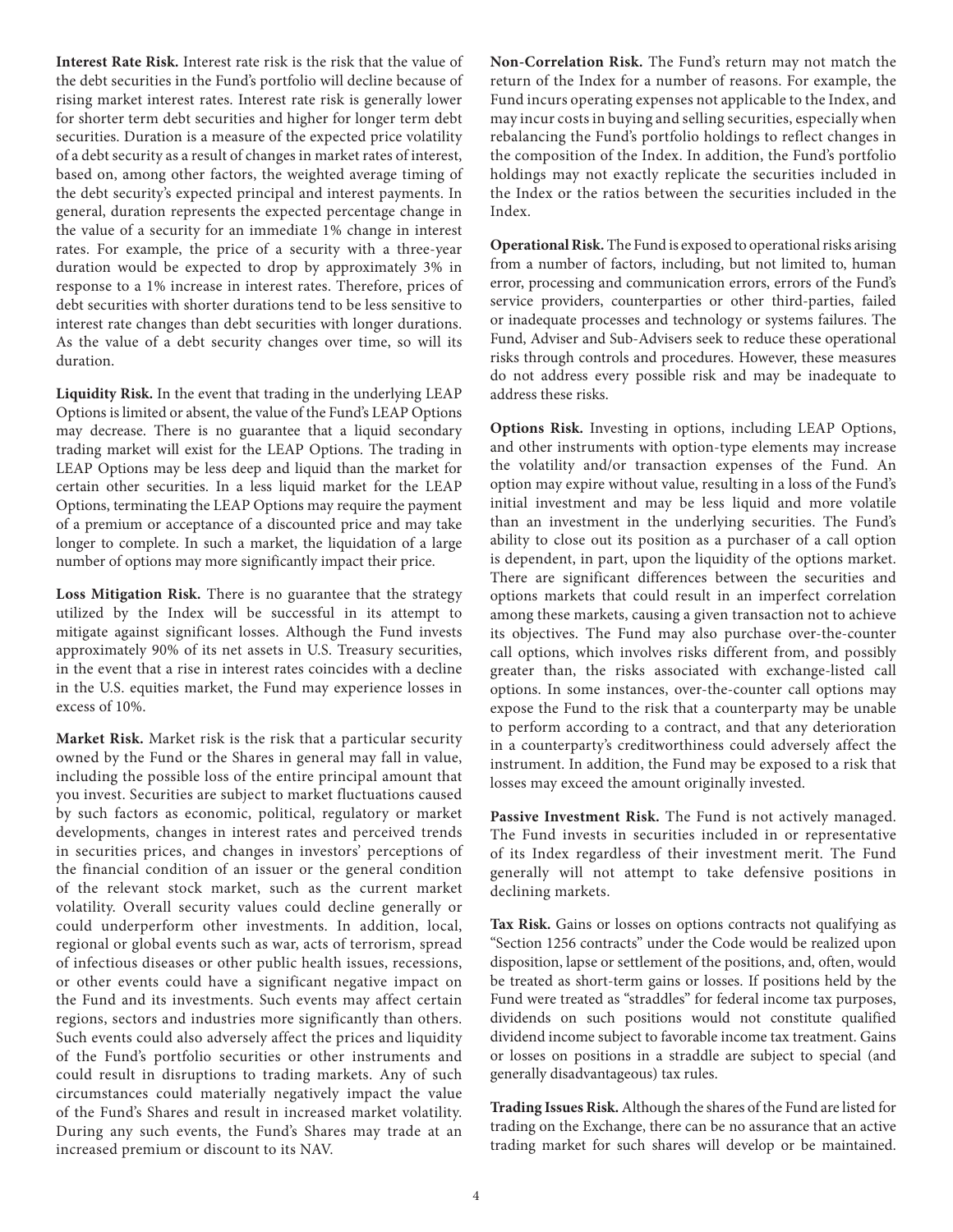Trading in shares on the Exchange may be halted due to market conditions or for reasons that, in the view of the Exchange, make trading in shares inadvisable. In addition, trading in shares on the Exchange is subject to trading halts caused by extraordinary market volatility pursuant to Exchange "circuit breaker" rules. Market makers are under no obligation to make a market in the Fund's shares, and authorized participants are not obligated to submit purchase or redemption orders for Creation Units. There can be no assurance that the requirements of the Exchange necessary to maintain the listing of the Fund will continue to be met or will remain unchanged. The Fund may have difficulty maintaining its listing on the Exchange in the event the Fund's assets are small or the Fund does not have enough shareholders.

**U.S. Treasury Securities Risk.** U.S. Treasury securities may differ from other securities in their interest rates, maturities, times of issuance and other characteristics and may provide relatively lower returns than those of other securities. Similar to other issuers, changes to the financial condition or credit rating of the U.S. government may cause the value of the Fund's U.S. Treasury securities to decline.

**The Shares will change in value, and you could lose money by investing in the Fund. The Fund may not achieve its investment objective.**

#### **PERFORMANCE**

The bar chart and table below illustrate the annual calendar year returns of the Fund based on NAV as well as the average annual Fund returns. The bar chart and table provide an indication of the risks of investing in the Fund by showing changes in the Fund's performance from year-to-year and by showing how the Fund's average annual total returns based on NAV compare to those of a benchmark index and a broad-based market index. The Fund's performance information is accessible on the Fund's website at *www.amplifyetfs.com*.



The Fund's highest quarterly return was 8.38% (quarter ended March 31, 2019) and the Fund's lowest quarterly return was -2.63% (quarter ended March 31, 2021).

| Average Annual Total Return as of December 31, 2021 |        |              |  |  |
|-----------------------------------------------------|--------|--------------|--|--|
|                                                     |        | Since        |  |  |
| <b>Amplify BlackSwan Growth &amp;</b>               |        | Inception    |  |  |
| <b>Treasury Core ETF</b>                            | 1 Year | (11/05/2018) |  |  |
| Return Before Taxes                                 | 10.34% | 14.53%       |  |  |
| Return After Taxes on                               |        |              |  |  |
| Distributions                                       | 8.68%  | 13.17%       |  |  |
| Return After Taxes on                               |        |              |  |  |
| Distributions and Sale of                           |        |              |  |  |
| <b>Fund Shares</b>                                  | 6.63%  | 10.88%       |  |  |
| S-Network BlackSwan Core Index                      |        |              |  |  |
| (reflects no deduction for fees,                    |        |              |  |  |
| expenses or taxes)                                  | 11.36% | 15.63%       |  |  |
| S&P 500 Index (reflects no                          |        |              |  |  |
| deduction for fees, expenses or                     |        |              |  |  |
| taxes)                                              | 28.71% | 21.37%       |  |  |

The Fund's past performance (before and after taxes) is not necessarily an indication of how the Fund will perform in the future.

Returns before taxes do not reflect the effects of any income or capital gains taxes. All after-tax returns are calculated using the historical highest individual federal marginal income tax rates and do not reflect the impact of any state or local tax. Returns after taxes on distributions reflect the taxed return on the payment of dividends and capital gains.

Your own actual after-tax returns will depend on your specific tax situation and may differ from what is shown here. After-tax returns are not relevant to investors who hold Shares in tax-deferred accounts such as individual retirement accounts (IRAs) or employee-sponsored retirement plans.

## MANAGEMENT OF THE FUND

*Investment Adviser.* Amplify Investments LLC.

*Sub-Advisers.* ARGI Investment Services, LLC and Toroso Investments, LLC.

*Portfolio Managers.* The following individuals serve as portfolio managers to the Fund.

- Dan Cupkovic, CFP, Director of Investments at ARGI
- Dr. Indu Chhachhi, Senior Advisor and Researcher at ARGI
- Matt Westfall, CFA, Director of Investment Operations at ARGI
- Charles A. Ragauss, CFA, Head of Trading and Portfolio Manager at Toroso
- Michael Venuto, Chief Investment Officer of Toroso

Each portfolio manager is primarily responsible for the day-to-day management of the Fund. Each portfolio manager has served as part of the portfolio management team of the Fund since its inception in 2018.